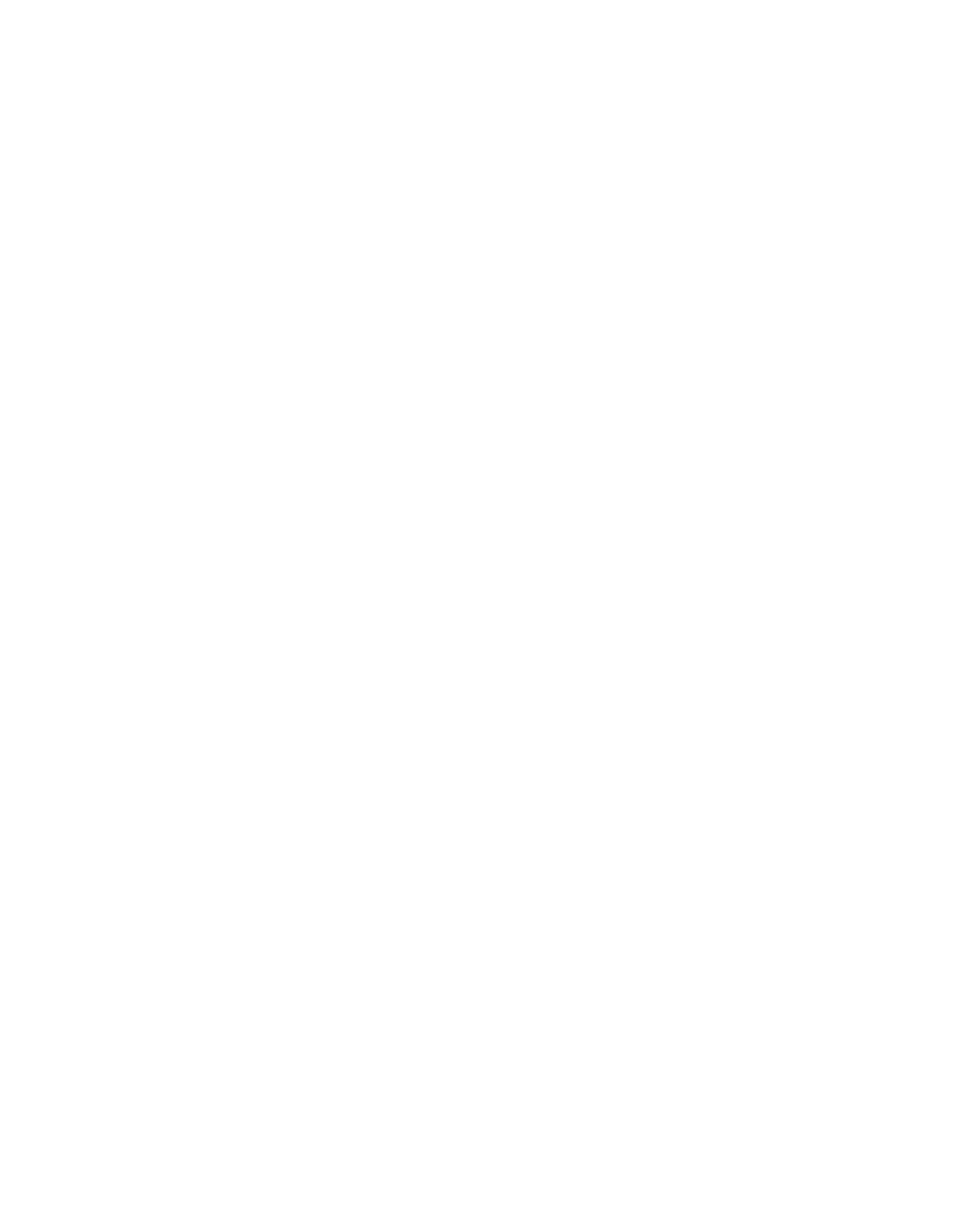## **TABLE OF CONTENTS**

|                                                                 | Page           |
|-----------------------------------------------------------------|----------------|
| <b>Independent Auditor's Report on the Financial Statements</b> | $1 - 2$        |
| <b>Financial Statements:</b>                                    |                |
| <b>Statement of Financial Position</b>                          | 3              |
| <b>Statement of Activities</b>                                  | $\overline{4}$ |
| <b>Statement of Functional Expenses</b>                         |                |
| <b>Statement of Cash Flows</b>                                  | 6              |
| Notes to Financial Statements                                   | $7 - 12$       |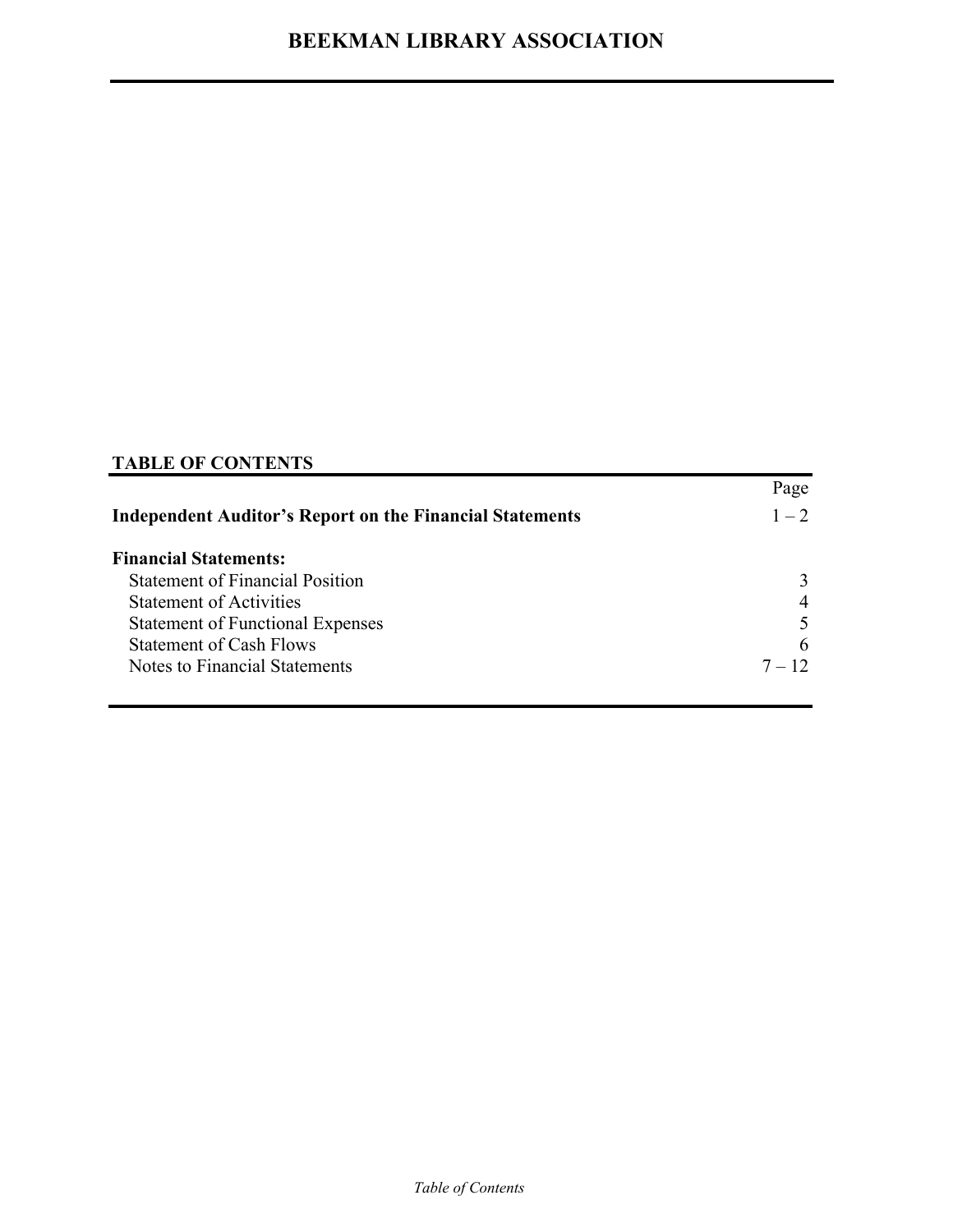

LIMITED LIABILITY PARTNERSHIP CERTIFIED PUBLIC ACCOUNTANTS **BUSINESS DEVELOPMENT CONSULTANTS** 

#### **INDEPENDENT AUDITOR'S REPORT**

To the Board of Trustees Beekman Library Association 11 Town Center Boulevard Hopewell Junction, NY 12533

#### **Report on the Financial Statements**

We have audited the accompanying financial statements of Beekman Library Association (the "Library", a nonprofit Organization) which comprise the statement of financial position as of December 31, 2020 and the related statements of activities, functional expenses and cash flows for the year then ended, and the related notes to the financial statements.

#### **Management's Responsibility for the Financial Statements**

Management is responsible for the preparation and fair presentation of these financial statements in accordance with accounting principles generally accepted in the United States of America; this includes the design, implementation, and maintenance of internal controls relevant to the preparation and fair presentation of financial statements that are free from material misstatement, whether due to fraud or error.

#### **Auditor's Responsibility**

Our responsibility is to express an opinion on these financial statements based on our audit. We conducted our audit in accordance with auditing standards generally accepted in the United States of America. Those standards require that we plan and perform the audit to obtain reasonable assurance about whether the financial statements are free of material misstatement.

An audit involves performing procedures to obtain audit evidence about the amounts and disclosures in the financial statements. The procedures selected depend on the auditor's judgment, including the assessment of the risks of material misstatement of the financial statements, whether due to fraud or error. In making those risk assessments, the auditor considers internal control relevant to the entity's preparation and fair presentation of the financial statements in order to design audit procedures that are appropriate in the circumstances, but not for the purpose of expressing an opinion on the effectiveness of the entity's internal control. Accordingly, we express no such opinion. An audit also includes evaluating the appropriateness of accounting policies used and the reasonableness of significant accounting estimates made by management, as well as evaluating the overall presentation of the financial statements.

We believe that the audit evidence we have obtained is sufficient and appropriate to provide a basis for our audit opinion.

rbtcpas.com =

11 Racquet Road Newburgh, NY 12550 T: (845) 567-9000 F: (845) 567-9228

2678 South Road, Suite 101 Poughkeepsie, NY 12601 T: (845) 485-5510 F: (845) 485-5547

P.O. Box 209 51 Sullivan Street Wurtsboro, NY 12790 T: (845) 888-5656 F: (845) 888-2789

555 Madison Avenue 5th Floor New York, NY 10022 T: (718) 772-0850 F: (718) 772-0851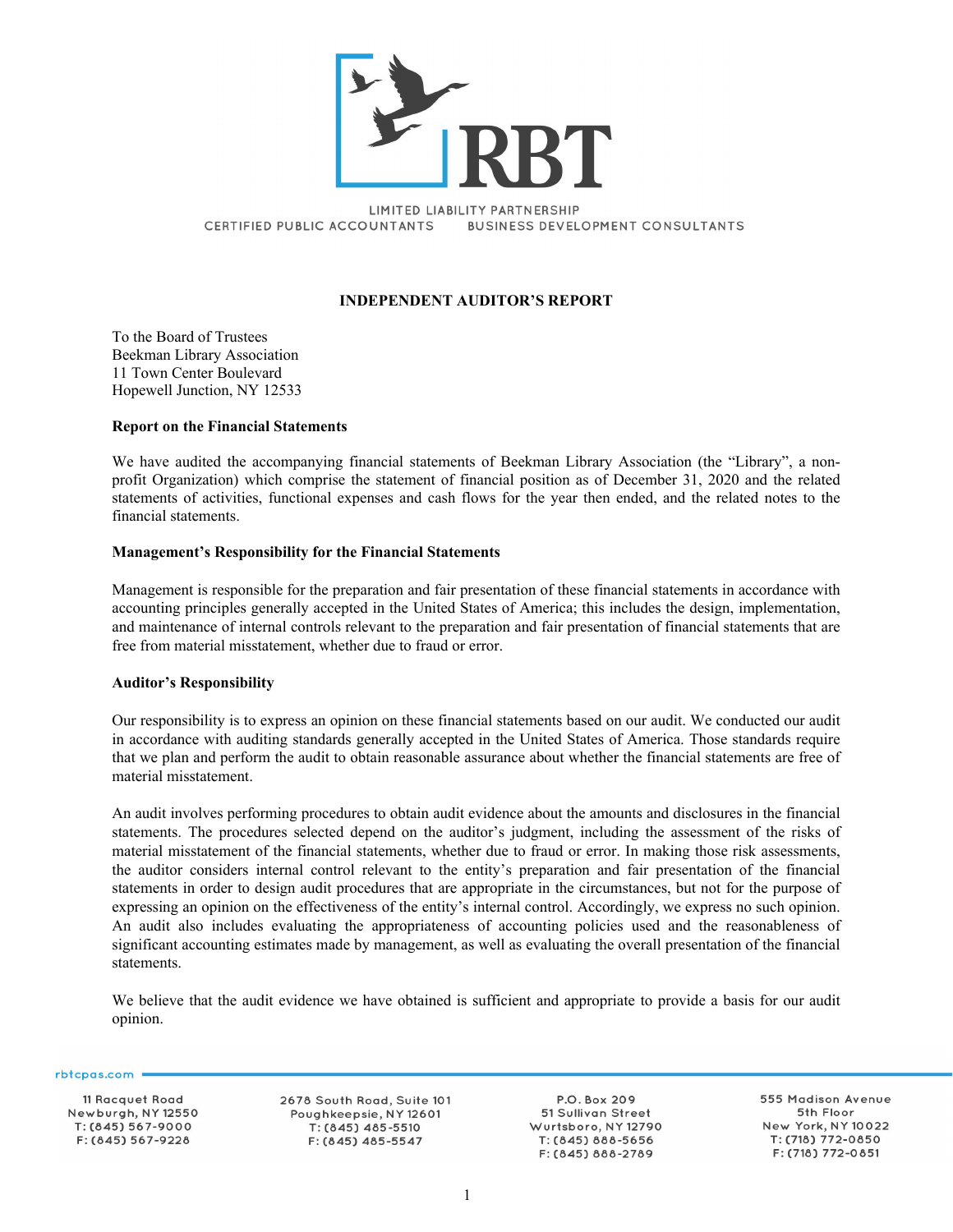#### **Emphasis of Matter**

As discussed in Note 14 to the financial statements, the spread of the global pandemic, coronavirus disease (COVID-19), has created economic uncertainty.

#### **Opinion**

In our opinion, the financial statements referred to above present fairly, in all material respects, the financial position of the Library as of December 31, 2020 and the changes in its net assets and its cash flows for the year then ended, in accordance with accounting principles generally accepted in the United States of America.

# *RBT CPAs, LLP*

Newburgh, NY October 25, 2021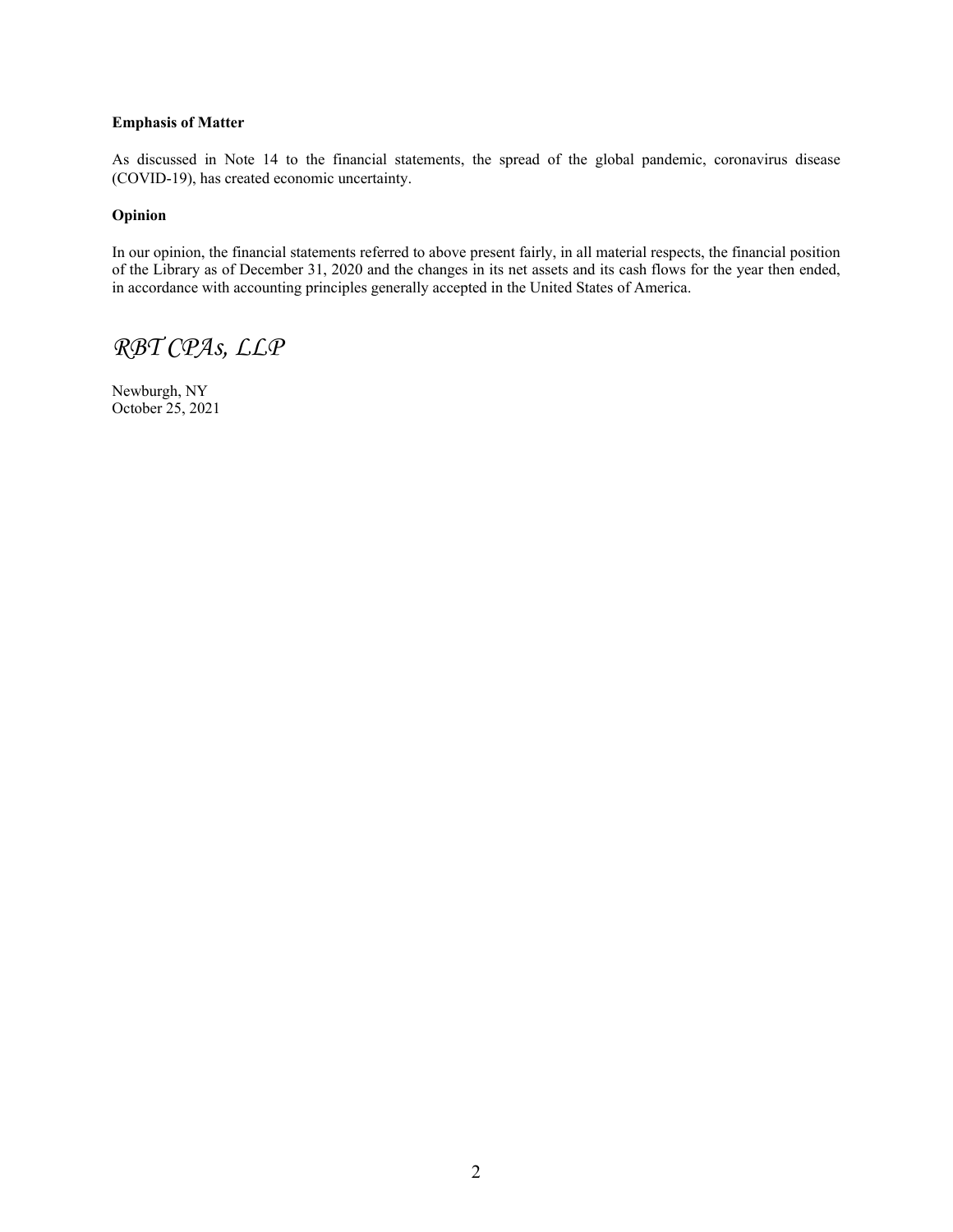| STATEMENT OF FINANCIAL POSITION                  |                 |
|--------------------------------------------------|-----------------|
| As of December 31                                | 2020            |
| <b>ASSETS</b>                                    |                 |
| <b>Current Assets:</b>                           |                 |
| Cash and Cash Equivalents (Note 3)               | \$<br>270,646   |
| Investments - Other                              | 202,263         |
| <b>Accounts Receivable</b>                       | 500             |
| Prepaid Expenses                                 | 7,501           |
| <b>Total Current Assets</b>                      | 480,910         |
| Fixed Assets:                                    |                 |
| <b>Buildings</b>                                 | 1,499,612       |
| Machinery and Equipment                          | 59,779          |
| Furniture and Fixtures                           | 37,697          |
| <b>Total Fixed Assets</b>                        | 1,597,088       |
| Less: Accumulated Depreciation                   | 641,862         |
| Net Fixed Assets                                 | 955,226         |
| <b>Total Assets</b>                              | 1,436,136<br>S. |
| <b>LIABILITIES AND NET ASSETS</b>                |                 |
| <b>Current Liabilities:</b>                      |                 |
| Accounts Payable and Accrued Expenses (Note 4)   | \$<br>22,573    |
| Current Portion of Long-Term Debt (Note 5)       | 20,911          |
| <b>Total Current Liabilities</b>                 | 43,484          |
| Long-Term Liabilities:                           |                 |
| Long-Term Debt - Net of Current Portion (Note 5) | 350,961         |
| <b>Total Liabilities</b>                         | 394,445         |
|                                                  |                 |
| Net Assets:                                      |                 |
| <b>Without Donor Restrictions</b>                | 1,026,769       |
| With Donor Restrictions (Note 8)                 | 14,922          |
| <b>Total Net Assets</b>                          | 1,041,691       |
| Total Liabilities and Net Assets                 | \$1,436,136     |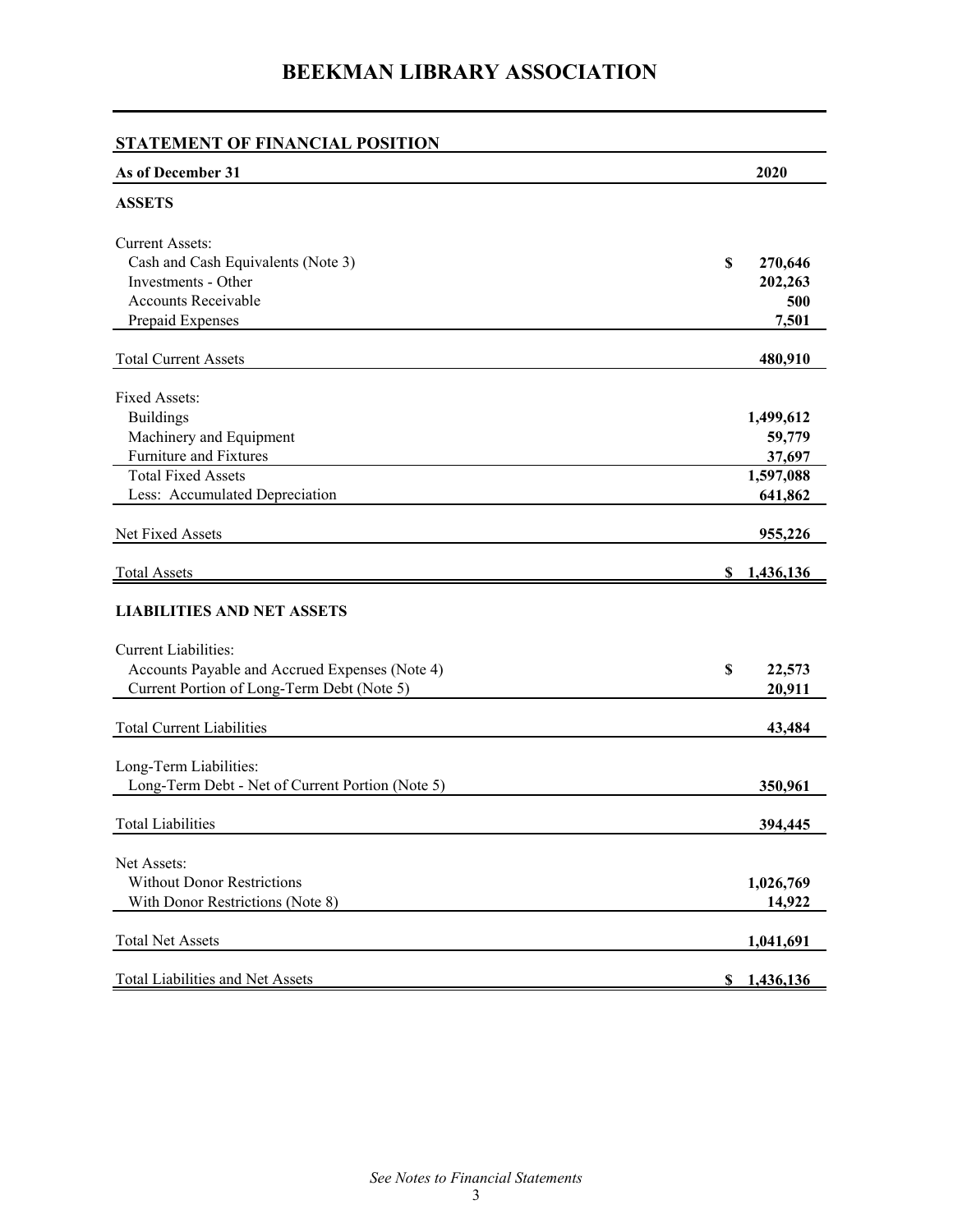| <b>STATEMENT OF ACTIVITIES</b>        |                      |                                            |    |                                     |              |  |
|---------------------------------------|----------------------|--------------------------------------------|----|-------------------------------------|--------------|--|
|                                       | <b>Without Donor</b> |                                            |    | <b>With Donor</b>                   |              |  |
| For the Year Ended December 31, 2020  |                      | <b>Restrictions</b><br><b>Restrictions</b> |    |                                     | <b>Total</b> |  |
| <b>Revenues &amp; Other Support:</b>  |                      |                                            |    |                                     |              |  |
| Revenues:                             |                      |                                            |    |                                     |              |  |
| Fundraising                           | \$                   | 14,554                                     | \$ | \$                                  | 14,554       |  |
| <b>Grants and Contracts</b>           |                      | 435,936                                    |    | 2,080                               | 438,016      |  |
| Paycheck Protection Program (Note 10) |                      | 53,200                                     |    |                                     | 53,200       |  |
| Contributions                         |                      | 9,290                                      |    |                                     | 9,290        |  |
| In-Kind Revenue                       |                      | 6,000                                      |    |                                     | 6,000        |  |
| Library Charges                       |                      | 6,131                                      |    |                                     | 6,131        |  |
| <b>Total Revenues</b>                 |                      | 525,111                                    |    | 2,080                               | 527,191      |  |
|                                       |                      |                                            |    |                                     |              |  |
| Other Income:                         |                      |                                            |    |                                     |              |  |
| Interest Income                       |                      | 5,002                                      |    |                                     | 5,002        |  |
|                                       |                      |                                            |    |                                     |              |  |
| Net Assets Released from Restrictions |                      | 1,550                                      |    | (1,550)                             |              |  |
| Total Revenues and Other Support      |                      | 531,663                                    |    | 530                                 | 532,193      |  |
| <b>Expenses:</b>                      |                      |                                            |    |                                     |              |  |
| Program Services                      |                      | 381,935                                    |    |                                     | 381,935      |  |
| <b>Support Services</b>               |                      | 101,905                                    |    |                                     | 101,905      |  |
| Fundraising                           |                      | 52                                         |    |                                     | 52           |  |
|                                       |                      |                                            |    |                                     |              |  |
| <b>Total Expenses</b>                 |                      | 483,892                                    |    |                                     | 483,892      |  |
| Change in Net Assets                  |                      | 47,771                                     |    | 530                                 | 48,301       |  |
|                                       |                      |                                            |    |                                     |              |  |
| Prior Period Adjustments (Note 12)    |                      | (22, 389)                                  |    | 13,889                              | (8,500)      |  |
| Net Assets - Beginning                |                      | 1,001,387                                  |    | 503                                 | 1,001,890    |  |
| Net Assets - Ending                   | $\mathbb S$          | 1,026,769                                  | \$ | 14,922<br>$\boldsymbol{\mathsf{S}}$ | 1,041,691    |  |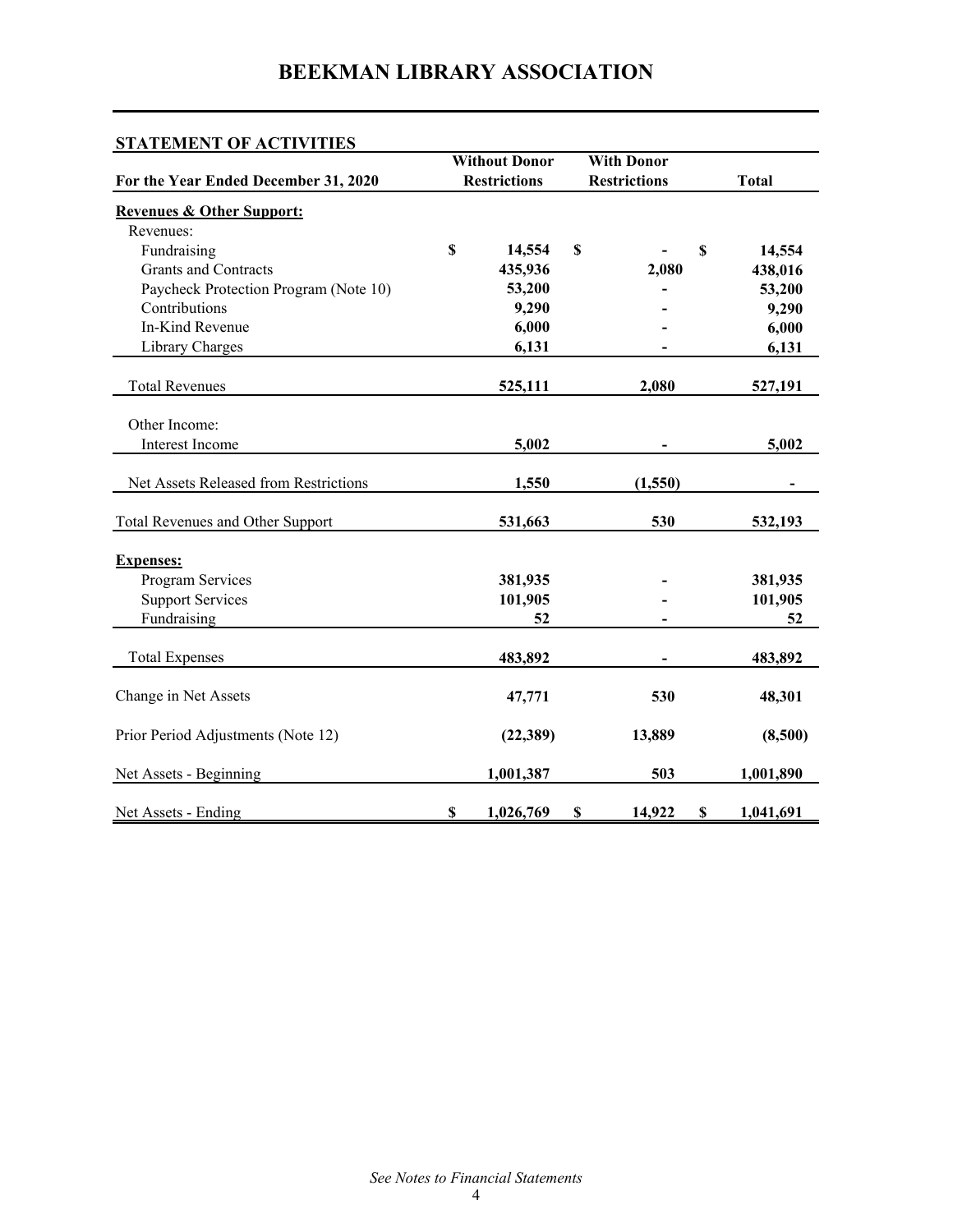| STATEMENT OF FUNCTIONAL EXPENSES     |             |             |                 |    |                 |    |                          |    |              |
|--------------------------------------|-------------|-------------|-----------------|----|-----------------|----|--------------------------|----|--------------|
|                                      |             |             | Program         |    | <b>Support</b>  |    |                          |    |              |
| For the Year Ended December 31, 2020 |             |             | <b>Services</b> |    | <b>Services</b> |    | Fundraising              |    | <b>Total</b> |
|                                      |             |             |                 |    |                 |    |                          |    |              |
| Salaries                             | $\mathbf A$ | $\mathbf S$ | 177,061         | \$ | 73,633          | \$ |                          | \$ | 250,694      |
| Employee Benefits and Payroll Taxes  | $\mathbf A$ |             | 20,073          |    | 16,173          |    |                          |    | 36,246       |
|                                      |             |             | 197,134         |    | 89,806          |    | $\overline{\phantom{a}}$ |    | 286,940      |
| Dues and Subscriptions               | B           |             | 10,311          |    |                 |    |                          |    | 10,311       |
| Program Expenses                     | B           |             | 3,924           |    |                 |    |                          |    | 3,924        |
| Office Expense                       | A           |             | 6,116           |    | 322             |    |                          |    | 6,438        |
| Travel                               | B           |             | 711             |    |                 |    |                          |    | 711          |
| Occupancy                            | A           |             | 8,655           |    | 456             |    |                          |    | 9,111        |
| Printing and Publications            | B           |             | 3,139           |    |                 |    |                          |    | 3,139        |
| Repairs & Maintenance                | B           |             | 11,395          |    |                 |    |                          |    | 11,395       |
| Telephone                            | A           |             | 6,103           |    | 321             |    |                          |    | 6,424        |
| Insurance                            | B           |             | 6,618           |    |                 |    |                          |    | 6,618        |
| Miscellanous                         | B           |             | 395             |    |                 |    |                          |    | 395          |
| Professional Fees                    | B           |             |                 |    | 11,000          |    |                          |    | 11,000       |
| Postage                              | B           |             | 1,684           |    |                 |    |                          |    | 1,684        |
| <b>Donated Supplies</b>              | B           |             | 6,000           |    |                 |    |                          |    | 6,000        |
| Library Books and Materials          | B           |             | 49,957          |    |                 |    |                          |    | 49,957       |
| <b>Interest Expense</b>              | B           |             | 20,215          |    |                 |    |                          |    | 20,215       |
| Fundraising                          | B           |             |                 |    |                 |    | 52                       |    | 52           |
|                                      |             |             | 332,357         |    | 101,905         |    | 52                       |    | 434,314      |
| Depreciation Expense                 | B           |             | 49,578          |    |                 |    |                          |    | 49,578       |
| <b>Total Expenses</b>                |             | S           | 381,935         | S  | 101,905         | S  | 52                       | S  | 483,892      |
|                                      |             |             |                 |    |                 |    |                          |    |              |

### **Method of Allocation:**

- **A** Estimated Time and Effort
- **B** Direct Expense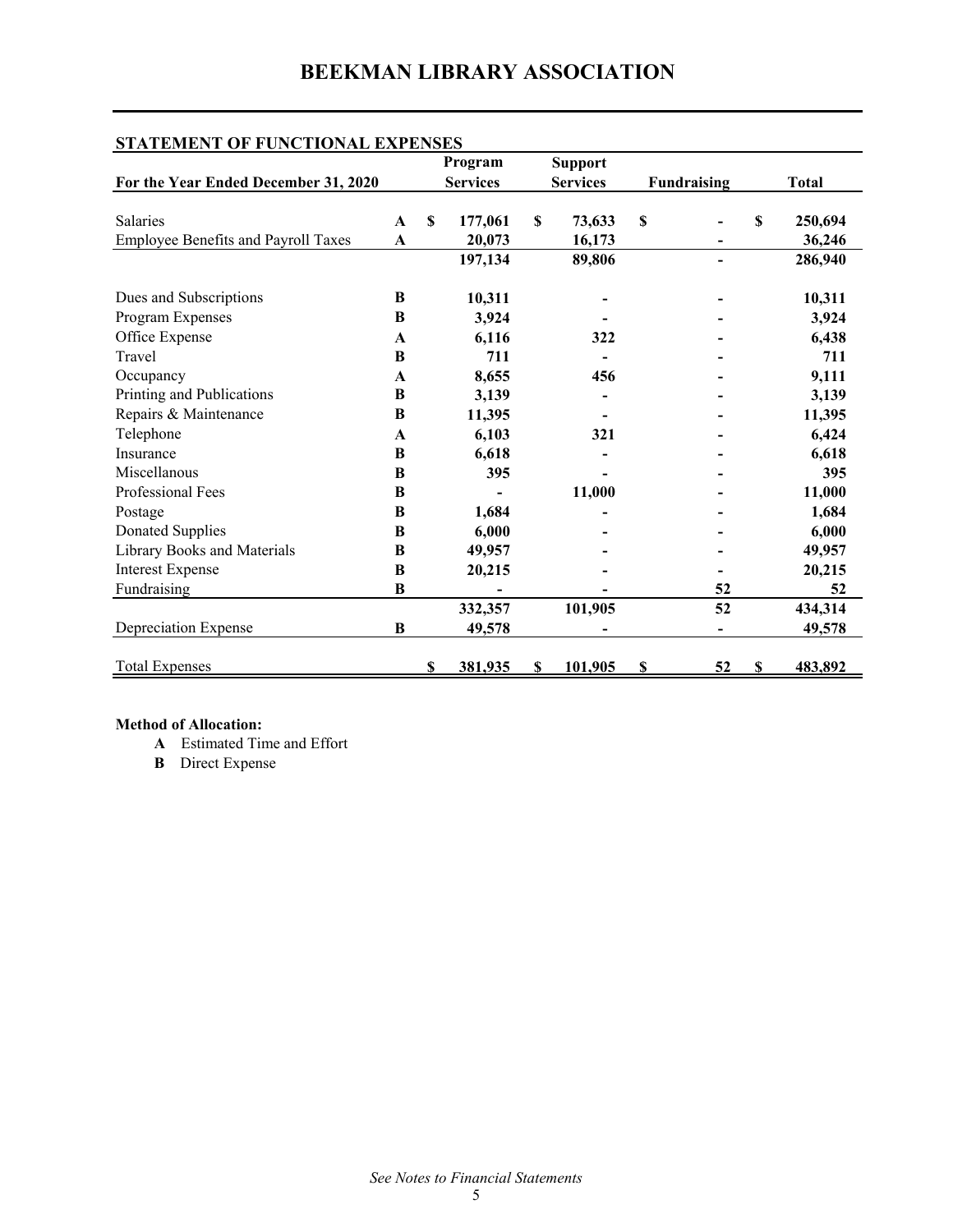| <b>STATEMENTS OF CASH FLOWS</b>                              |               |
|--------------------------------------------------------------|---------------|
| For the Year Ended December 31                               | 2020          |
|                                                              |               |
| Cash Flows from Operating Activities:                        |               |
| Change in Net Assets                                         | \$<br>48,301  |
| Adjustments to Reconcile Change in Net Assets to Net Cash    |               |
| Provided by/(Used in) Operating Activities:                  |               |
| Depreciation                                                 | 49,578        |
| Amortization of Debt Issuance Costs                          | 628           |
| Reinvested Interest                                          | (4, 811)      |
| Change in Working Capital Components:                        |               |
| (Increase)/Decrease in Accounts Receivable                   | (500)         |
| (Increase)/Decrease in Prepaid Expenses                      | (1,043)       |
| Increase/(Decrease) in Accounts Payable and Accrued Expenses | 4,182         |
|                                                              |               |
| <b>Total Adjustments</b>                                     | 48,034        |
| <b>Net Cash Provided by Operating Activities</b>             | 96,335        |
|                                                              |               |
| Cash Flows from Investing Activities:                        |               |
| <b>Purchase of Fixed Assets</b>                              | (7,750)       |
|                                                              |               |
| <b>Net Cash Used in Investing Activities</b>                 | (7,750)       |
|                                                              |               |
| Cash Flows from Financing Activities:                        |               |
| Principal Payments on Long-Term Debt                         | (20, 231)     |
| <b>Net Cash Used in Financing Activities</b>                 | (20, 231)     |
|                                                              |               |
| <b>Net Increase in Cash and Cash Equivalents</b>             | 68,354        |
|                                                              |               |
| Cash and Cash Equivalents - Beginning                        | 202,292       |
|                                                              |               |
| Cash and Cash Equivalents - Ending                           | \$<br>270,646 |
| <b>Supplemental Disclosures:</b>                             |               |
| Cash Paid for Interest                                       | \$<br>20,298  |
|                                                              |               |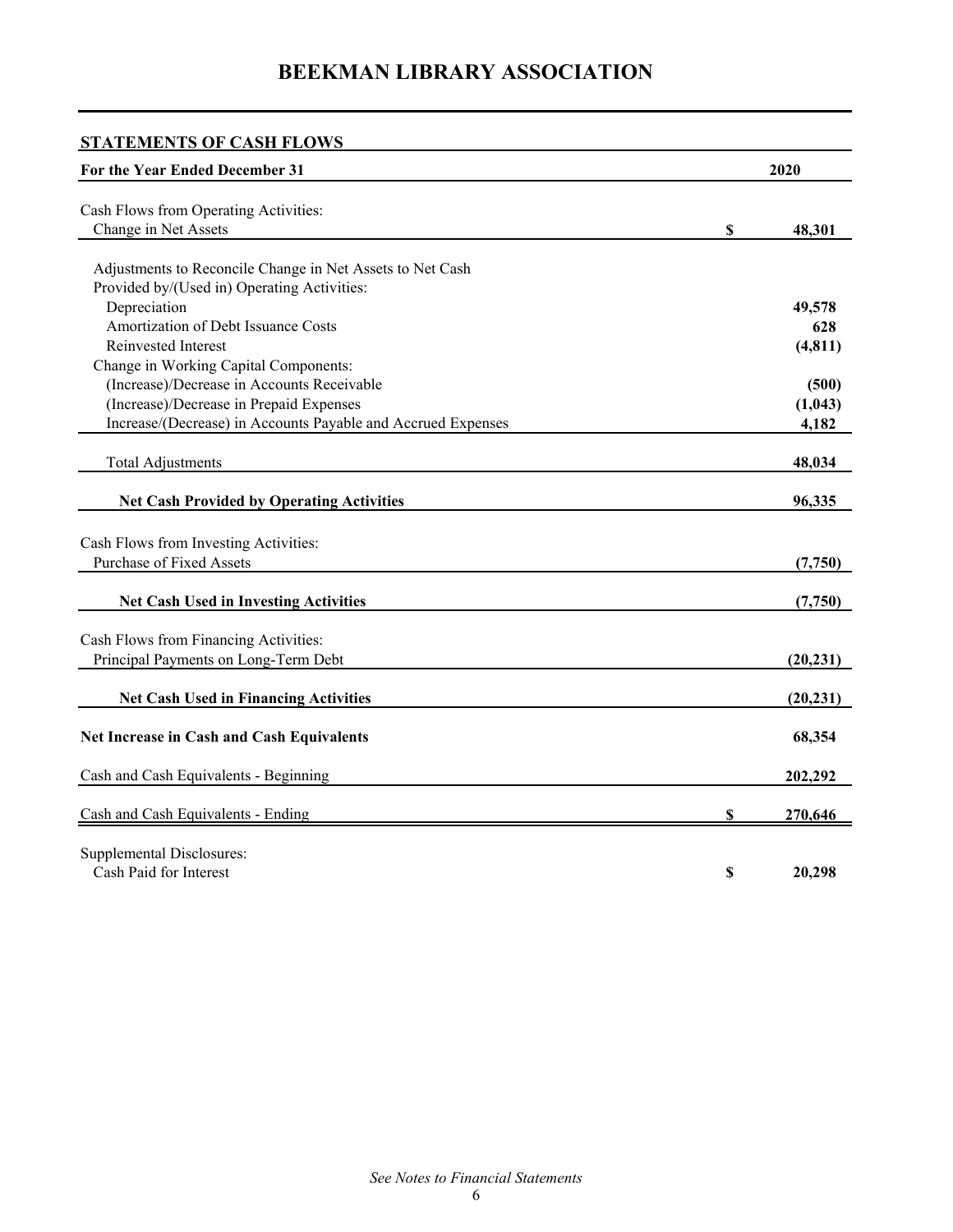#### **NOTES TO FINANCIAL STATEMENTS**

#### **1. Nature of Business:**

The Beekman Library Association (the "Library") is a non-profit corporation operating in Dutchess County, New York. The Association is exempt from Federal income tax under Section 501(c)(3) of the Internal Revenue Code. The Association operates as a full service library, serving the residents of the Town of Beekman within eastern Dutchess County.

#### **2. Summary of Significant Accounting Policies:**

#### **Basis of Accounting**

The Library uses the accrual method of accounting. This method recognizes support revenue as services are rendered or as costs are incurred on reimbursable contracts. Receivables are recorded for any uncollected revenue from services rendered or reimbursable costs incurred.

#### **Pervasiveness of Estimates**

The preparation of financial statements in conformity with accounting principles generally accepted in the United States of America requires management to make estimates and assumptions that affect the reported amounts of assets and liabilities and disclosure of contingent assets and liabilities at the date of the financial statements and the reported amounts of revenues and expenses during the reporting period. Actual results could differ from those estimates.

#### **Restricted Assets**

The Library reports gifts of cash and other assets as restricted support if they are received with donor stipulations that limit the use of the donated assets. When a donor restriction expires, that is, when a stipulated time restriction ends or purpose restriction is accomplished, net assets with donor restrictions are reclassified to net assets without donor restrictions and reported in the statement of activities as net assets released from restrictions. The Library is required to report information regarding its financial position and activities according to two classes of net assets: net assets without donor restrictions and net assets with donor restrictions.

#### **Cash and Cash Equivalents**

The Library considers all cash accounts, which are not subject to withdrawal restrictions or penalties, and all highly liquid debt instruments purchased with maturities of three months or less to be cash equivalents.

#### **Investments - Other**

Certificates of deposit held for investment that are not debt securities are included in "Investments – Other."

#### **Receivables**

The Library provides for bad debts using the reserve method. The allowance for doubtful accounts is based on certain percentages of aged receivables, which are based on historical experience and management's assessment of the general collectability. The balance is stated at the amount management expects to collect. Management determined that no allowance was necessary as of December 31, 2020.

#### **Fixed Assets**

Fixed assets are stated at cost or, if contributed, at their estimated fair values on the date of donation. The Library has no formal capitalization policy. Depreciation is computed using the straight-line method.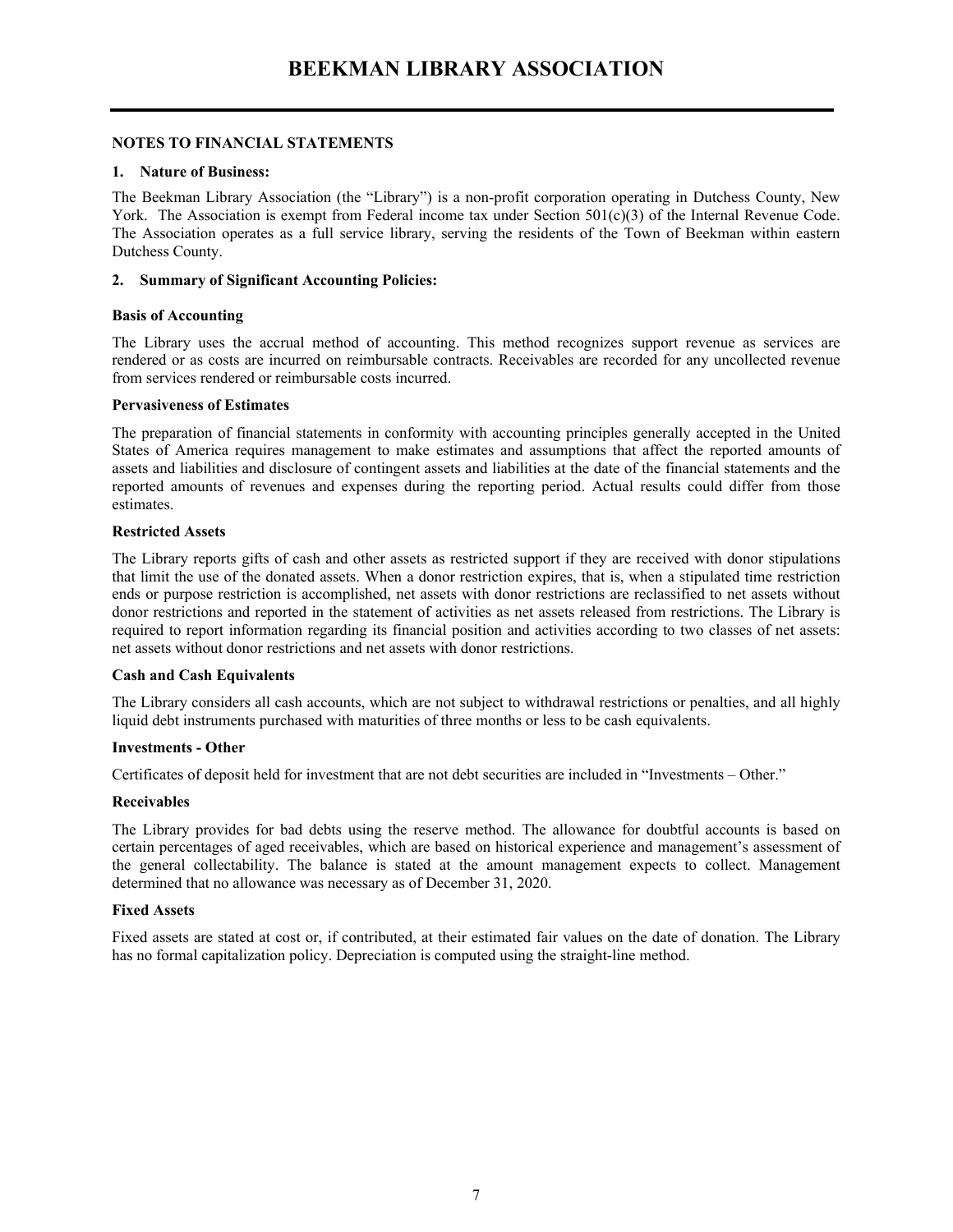#### **2. Summary of Significant Accounting Policies (continued):**

#### **Advertising**

Advertising expenses are charged against income as incurred. There were no advertising expenses for the year ended December 31, 2020.

#### **Recent Accounting Standards**

In May 2014, the FASB issued Accounting Standards Update ("ASU") No. 2014-09, "Revenue from Contracts with Customers (Topic 606)." Topic 606 supersedes the revenue recognition requirements in "Revenue Recognition (Topic 605)" and requires entities to recognize revenue when control of the promised goods or services is transferred to customers at an amount that reflects the consideration to which the entity expects to be entitled in exchange for those goods or services. The Library adopted Topic 606 as of January 1, 2020. The Library has primarily nonexchange transactions as described below. There was no material impact on the financial statements and no cumulative effect adjustments were required as a result of the adoption of Topic 606.

#### **Revenue Recognition**

In 2020, the Library derived 99% of its revenue from non-exchange grants, contracts, contributions, and fundraising. The Library derived 1% of revenues from exchange contracts recognized at a point in time.

#### **Customer Types**

Revenue from grants and contracts are received from the Town of Beekman, Dutchess County, and various other small donors and grantors. Exchange contract customers consist of library patrons.

#### **Performance Obligations**

A performance obligation is a promise in a contract to transfer a distinct good or service to the customer. A contract's price is allocated to each distinct performance obligation and recognized as revenue when, or as, the performance obligation is satisfied. Performance obligations are for library services, including book rental, used book purchases, room rentals, copying and fax services, and other fees.

#### **Transaction Price**

Transaction prices for library fees are based on the type of transaction and are set and approved by the Library.

#### **Disaggregation of Revenue from Contracts with Customers**

| For the Year Ended December 31                       | 2020    |
|------------------------------------------------------|---------|
| Non-Exchange Transactions                            | 521,060 |
| Performance Obligations Satisfied at a Point in Time | 6,131   |
| <b>Total Revenues</b>                                | 527,191 |

#### **Functional Allocation of Expenses**

The cost of providing the various programs and supporting services has been summarized on a functional basis in the statement of functional expenses. Accordingly, certain costs have been allocated among the programs and supporting services in reasonable ratios determined by management. The methods of allocation are disclosed on the statement of functional expenses.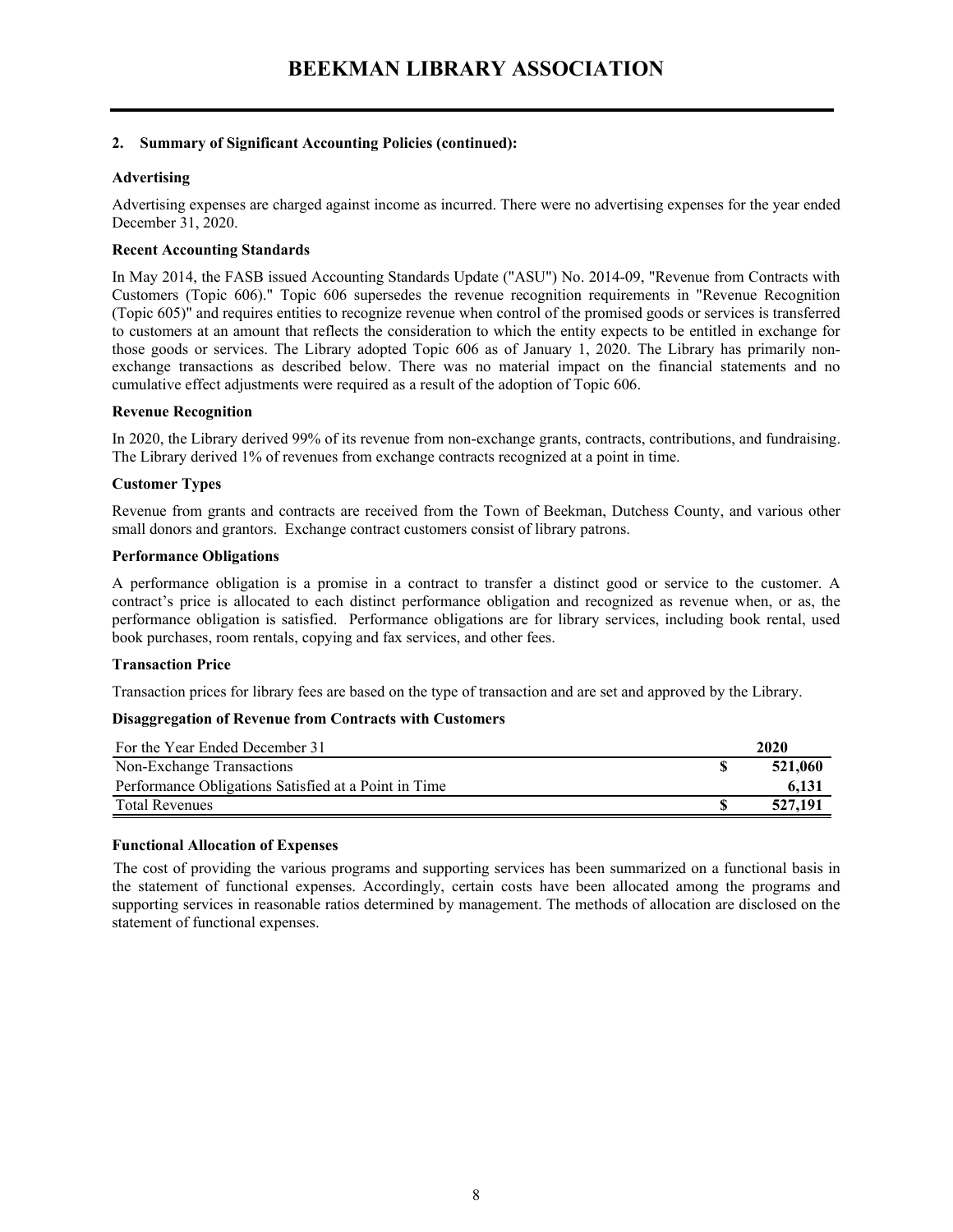#### **2. Summary of Significant Accounting Policies (continued):**

#### **Concentration of Credit Risk**

The Library maintains its cash in accounts whose balances may exceed the insurance limits of the Federal Deposit Insurance Corporation at various times throughout the year. The Library has experienced no losses related to cash balances in excess of federally insured limits.

#### **Paycheck Protection Program**

The Library accounts for its PPP (Paycheck Protection Program) loan under the conditional contribution model in accordance with FASB ASC 958-605. Under this model, the PPP loan is accounted for as a refundable advance until the conditions have been substantially met by the recipient. These conditions, including headcount and qualifying expenses, must be met over a 24 week period. If all conditions are met, the full amount of the PPP loan is fully forgivable. See Note 10.

#### **Subsequent Events**

The date to which events occurring after December 31, 2020, the date of the most recent statement of financial position, have been evaluated for possible adjustment to the financial statements or disclosure is October 25, 2021, which is the date on which the financial statements were available to be issued.

#### **3. Cash and Cash Equivalents:**

Cash and cash equivalents consisted of the following:

| As of December 31  | 2020    |
|--------------------|---------|
| Cash in Banks      | 268,342 |
| Money Market Funds | 1,890   |
| Cash on Hand       | 414     |
|                    | 270,646 |

#### **4. Accounts Payable and Accrued Expenses:**

Accounts payable and accrued expenses consisted of the following:

| As of December 31               | 2020   |
|---------------------------------|--------|
| Accounts Payable                | 21,578 |
| <b>Accrued Interest Pavable</b> | 995    |
|                                 | 22,573 |

#### **5. Mortgage Payable:**

The Library's mortgage payable consisted of the following:

|                                                         |   |           |    | <b>Unamortized</b><br><b>Debt Issuance</b> | <b>Net</b> |
|---------------------------------------------------------|---|-----------|----|--------------------------------------------|------------|
| As of December 31                                       |   | Principal |    | Costs                                      | 2020       |
| 4.95% Mortgage Payable to Hudson Valley Credit Union,   |   |           |    |                                            |            |
| due in monthly payments of \$3,325, including interest, |   |           |    |                                            |            |
| through November 2033                                   | S | 379,891   | S  | (8,019)                                    | \$371,872  |
| Less: Current Maturities                                |   | 21,539    |    | (628)                                      | 20.911     |
| Long-Term Portion                                       |   | 358,352   | \$ | (7,391)                                    | \$350,961  |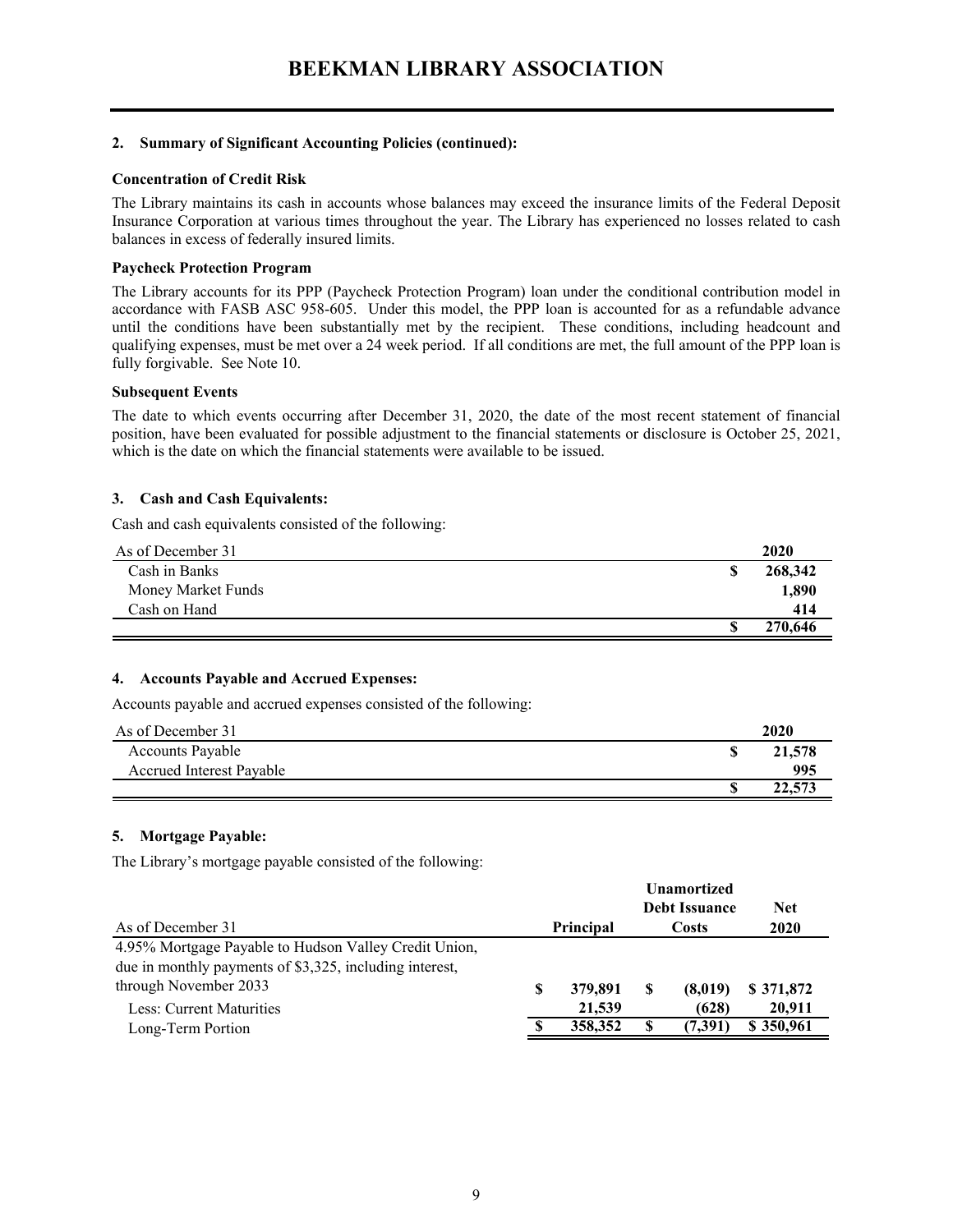#### **5. Mortgage Payable (continued):**

Aggregate maturities required on long-term debt at December 31, 2020 are due in future years as follows:

|            |   |           |    | <b>Unamortized</b><br><b>Debt Issuance</b> | <b>Net</b>   |
|------------|---|-----------|----|--------------------------------------------|--------------|
|            |   | Principal |    | Costs                                      | 2020         |
| 2021       | S | 21,539    | \$ | (628)                                      | \$<br>20,911 |
| 2022       |   | 22,629    |    | (628)                                      | 22,001       |
| 2023       |   | 23,775    |    | (628)                                      | 23,147       |
| 2024       |   | 24,979    |    | (628)                                      | 24,351       |
| 2025       |   | 26,244    |    | (628)                                      | 25,616       |
| Thereafter |   | 260,725   |    | (4, 879)                                   | 255,846      |
|            | S | 379,891   | S  | (8,019)                                    | \$371,872    |

#### **6. Economic Dependency:**

For the year ended December 31, 2020, the Library received approximately 80% its revenue from the Town of Beekman.

Pursuant to the Library's relationships with governmental units, the governments have the right to examine the books and records of the Library involving transactions relating to their contracts. The accompanying financial statements do not include any provision for possible disallowances for examinations in the future. In the opinion of management, any actual disallowances would be unlikely and immaterial.

#### **7. Taxes:**

The Library files an annual 990 as a tax-exempt organization under Section 501(c)(3) of the Internal Revenue Code. As such, no federal or New York State taxes are paid by the Library. The Library has been classified as an entity that is not a private foundation within the meaning of Section 509 (a) and qualifies for deductible contributions as provided in Section 170 (b) $(1)(A)(vi)$ .

The Library adopted the provisions of accounting principles generally accepted in the United States of America regarding accounting for uncertain tax positions. Management evaluated the Library's tax positions and concluded that the Library had taken no uncertain tax positions that would require adjustment to the financial statements in order to comply with the provisions of this guidance. With few exceptions, the Library is no longer subject to income tax examinations by the U.S. federal, state or local tax authorities for years prior to 2017.

#### **8. Net Assets With Donor Restrictions:**

Net assets with donor restrictions were available for the following purposes:

| As of December 31          | 2020   |
|----------------------------|--------|
| <b>Technology Purposes</b> | 13,889 |
| Summer Entertainment       | 500    |
| <b>Other Purposes</b>      | 500    |
| <b>Books</b>               | 33     |
|                            | 14.922 |

Net assets were released from restrictions for the following purposes:

| For the Year Ended December 31 | 2020        |
|--------------------------------|-------------|
| Summer Entertainment           | 100         |
| <b>Musical Arts Program</b>    | <b>.450</b> |
|                                | .550        |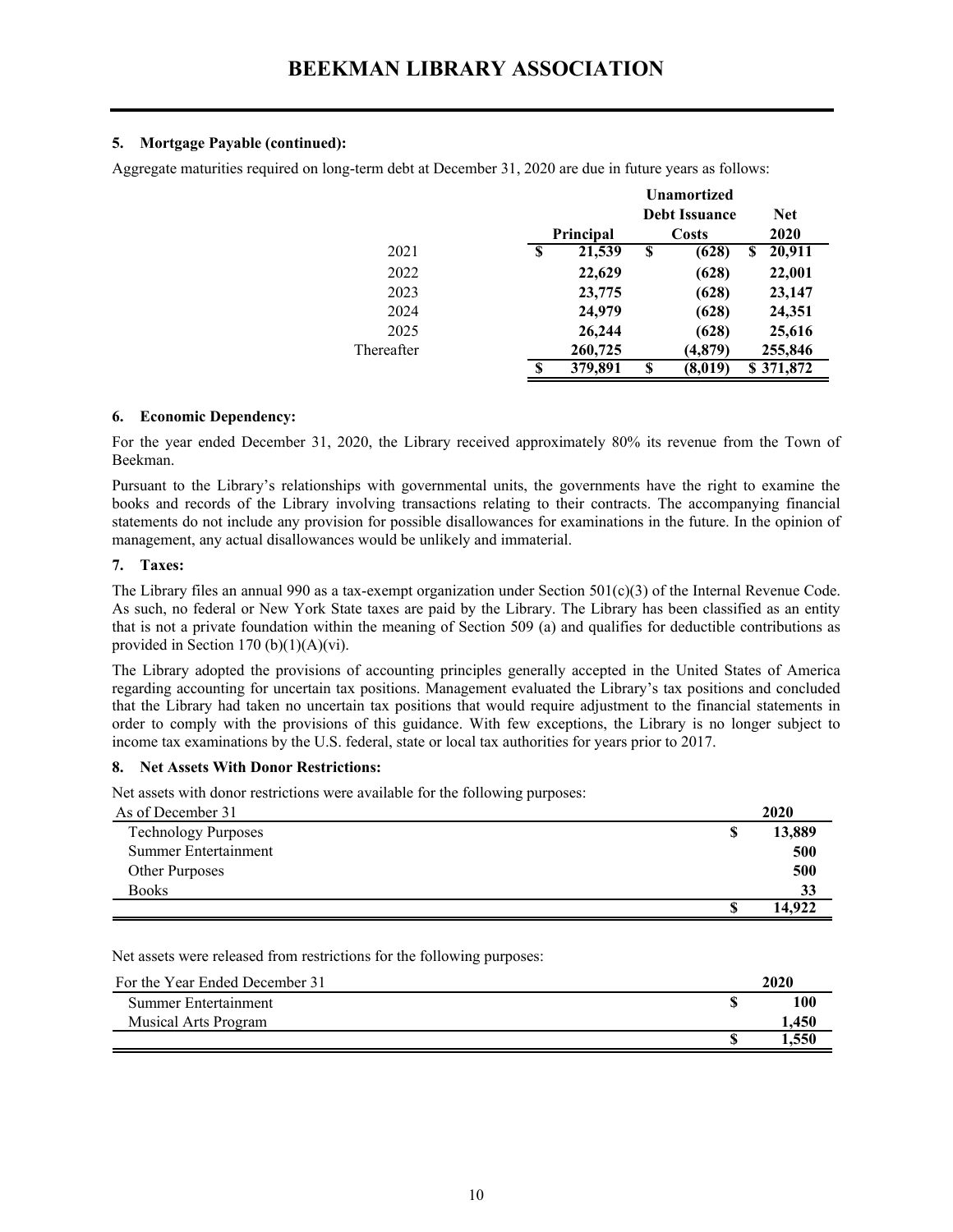#### **9. Liquidity and Availability of Financial Assets:**

The following reflects the Library's financial assets as of December 31, 2020, reduced by amounts not available for general use because of contractual or donor-imposed restrictions within one year.

| As of December 31                                                     | 2020 |         |
|-----------------------------------------------------------------------|------|---------|
| Financial Assets at Year-End                                          |      |         |
| Cash and Cash Equivalents                                             | \$   | 270,646 |
| Investments - Other                                                   |      | 202,263 |
| Accounts Receivable                                                   |      | 500     |
| Total Financial Assets at Year-End                                    |      | 473,409 |
| Less Those Unavailable for General Expenditures Within One Year,      |      |         |
| Due to:                                                               |      |         |
| Donor-Restricted for Grant Purposes                                   |      | 14,922  |
| Financial Assets Available to Meet Cash Needs for General Expenditure |      |         |
| Within One Year                                                       | S    | 458,487 |

As of December 31, 2020, the Library had enough liquid assets to cover cash expenses for approximately one year. Management deems this sufficient.

#### **10. Paycheck Protection Program:**

During April 2020, the Library received \$53,200 under the CARES Act in response to the economic impact of the COVID-19 global pandemic. The Library's 8-week period was from April 9, 2020 to May 28, 2020. Management believed that all conditions had been substantially met as of December 31, 2020. As a result, the full amount was recorded in income for the year ended December 31, 2020.

Subsequent to year end, on February 1, 2021, the Library received forgiveness of the loan.

#### **11. Subsequent Event:**

In February of 2021, the Library received a second round of Paycheck Protection Program funding in the amount of \$52,833.

#### **12. Prior Period Adjustments:**

The Library recorded prior period adjustments as of January 1, 2020 for the following:

- **a.** 2019 audit fees were not accrued at December 31, 2019, resulting in net assets being overstated by \$8,500.
- **b.** \$13,889 of donor restricted contributions were incorrectly classified as unrestricted, resulting in net assets without donor restrictions being overstated and net assets with donor restrictions being understated.

#### **13. New Accounting Standards:**

#### *Leases*

FASB Accounting Standards Update No. 2016-02, Leases is effective, and will be adopted by the Library, for 2022. The new standard establishes two categories of leases – operating and financing – and requires lessees to recognize a right-of-use asset and a liability for all leases in both categories. Implementation of the standard will require certain retrospective adjustments at the time of application. Management is currently evaluating the impact of this standard on its financial reporting.

#### *Contributed Nonfinancial Assets*

FASB Accounting Standards Update No. 2020-07, Not-For-Profit Entities, is effective for fiscal years beginning after June 15, 2021. The new standard establishes a separate line on the Statement of Activities for contributed nonfinancial assets ("CNFA"), also known as gifts in kind, separate from contributions of cash and other financial assets. The standard also requires the categorization of CNFA and disclosures as to the monetization, utilization and valuation. The standard will be adopted by the Library and applied retrospectively.